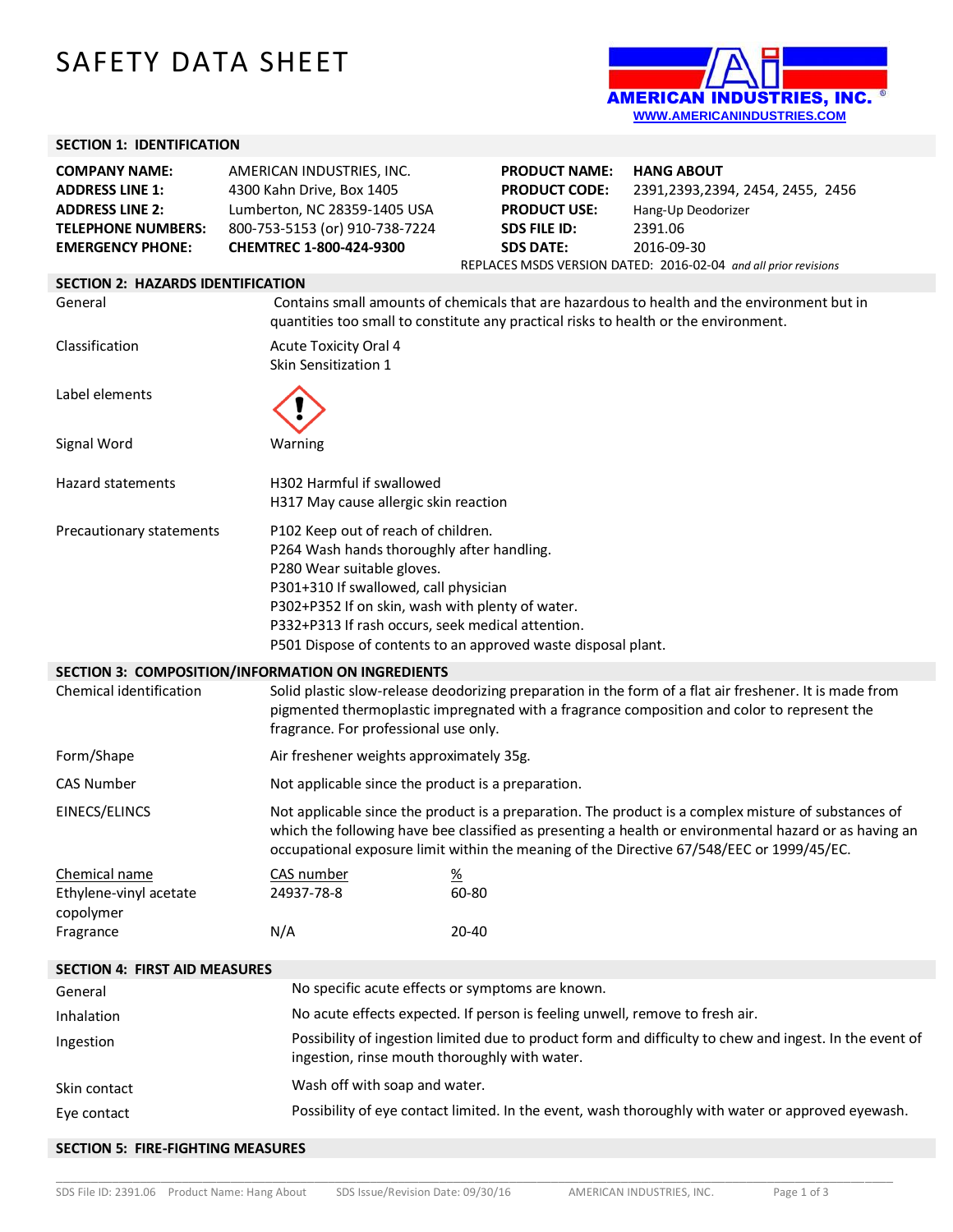| Extinguishing media                              | Use extinguishing media appropriate for the surrounding fire. Water spray, fog or mist. Dry                                                                                                                                                                                                                              |  |  |
|--------------------------------------------------|--------------------------------------------------------------------------------------------------------------------------------------------------------------------------------------------------------------------------------------------------------------------------------------------------------------------------|--|--|
| Exposure hazards                                 | Thermal decomposition or burning may release a variety of products ranging from simple<br>hydrocarbons to toxic/irritating gases including carbon monoxide and carbon dioxide. Full<br>protective clothing should be worn before a confined fire space is entered. Self-contained breathing<br>apparatus should be worn. |  |  |
| <b>SECTION 6: ACCIDENTAL RELEASE MEASURES</b>    |                                                                                                                                                                                                                                                                                                                          |  |  |
| Response to Spills                               | No special requirements for accidental release required. Apply good housekeeping practices.                                                                                                                                                                                                                              |  |  |
| <b>SECTION 7: HANDLING AND STORAGE</b>           |                                                                                                                                                                                                                                                                                                                          |  |  |
| Precautions for safe handling                    | Follow normal good housekeeping practices. Keep away from direct flames.                                                                                                                                                                                                                                                 |  |  |
| Storage                                          | Keep in cool, dry conditions in original containers at no more than $86^{\circ}$ F (30° C).                                                                                                                                                                                                                              |  |  |
| SECTION 8: EXPOSURE CONTROLS/PERSONAL PROTECTION |                                                                                                                                                                                                                                                                                                                          |  |  |
| Occupational Exposure limit                      | Not established.                                                                                                                                                                                                                                                                                                         |  |  |
| Respiratory protection                           | None required under normal usage.                                                                                                                                                                                                                                                                                        |  |  |
| Protection                                       | Although unexpected, avoid prolonged skin contact. Use chemically resistant gtloves as needed.                                                                                                                                                                                                                           |  |  |
| Eye Protection                                   | None required.                                                                                                                                                                                                                                                                                                           |  |  |
| SECTION 9: PHYSICAL AND CHEMICAL PROPERTIES      |                                                                                                                                                                                                                                                                                                                          |  |  |
| Appearance<br>Odor                               | Air freshener infused with fragrance oil.<br>Various fragrances                                                                                                                                                                                                                                                          |  |  |
| Odor Threshold                                   | Not determined                                                                                                                                                                                                                                                                                                           |  |  |
| Color                                            | Various colors                                                                                                                                                                                                                                                                                                           |  |  |
| Flammability                                     | Not determined/applicable                                                                                                                                                                                                                                                                                                |  |  |
| <b>Flammability Limits</b>                       | Not determined                                                                                                                                                                                                                                                                                                           |  |  |
| <b>Boiling point</b>                             | Not applicable                                                                                                                                                                                                                                                                                                           |  |  |
| Melting point                                    | Estimated 60°C (140°F)                                                                                                                                                                                                                                                                                                   |  |  |
| Auto-ignition temperature                        | Not applicable                                                                                                                                                                                                                                                                                                           |  |  |
| Decomposition temperature                        | Not determined/applicable                                                                                                                                                                                                                                                                                                |  |  |
| Vapor pressure                                   | Not determined/applicable                                                                                                                                                                                                                                                                                                |  |  |
| Vapor density (Air =1)                           | Not determined/applicable                                                                                                                                                                                                                                                                                                |  |  |
| Water solubility                                 | Insoluble                                                                                                                                                                                                                                                                                                                |  |  |
| Flash Point                                      | Not applicable                                                                                                                                                                                                                                                                                                           |  |  |
| pH                                               | Not determined/applicable                                                                                                                                                                                                                                                                                                |  |  |
| Evaporation rate (Butyl Acetate = 1)             | Not applicable                                                                                                                                                                                                                                                                                                           |  |  |
| Partition coefficient                            | Not determined                                                                                                                                                                                                                                                                                                           |  |  |
| SECTION 10: STABILITY AND REACTIVITY             |                                                                                                                                                                                                                                                                                                                          |  |  |
| Stability                                        | Normally stable.                                                                                                                                                                                                                                                                                                         |  |  |
| Conditions to avoid                              | Avoid extreme heat and naked flames.                                                                                                                                                                                                                                                                                     |  |  |
| Incompatible Materials                           | Strong oxidizing agents.                                                                                                                                                                                                                                                                                                 |  |  |
| Decomposition products                           | None of normal storage conditions.                                                                                                                                                                                                                                                                                       |  |  |
| SECTION 11: TOXICOLOGICAL INFORMATION            |                                                                                                                                                                                                                                                                                                                          |  |  |
| <b>Acute Effects</b>                             | Ingredients include a small quantity of volatile fragrance chemicals which may contain small<br>amounts of Substances that are harmful if swallowed and/or irritating to the eyes and skin.                                                                                                                              |  |  |
| <b>Chronic Effects</b><br><b>Health Risks</b>    | None are known.                                                                                                                                                                                                                                                                                                          |  |  |
| Eyes<br>Skin                                     | No practical risk of adverse health effects.<br>No practical risk of adverse health effects.                                                                                                                                                                                                                             |  |  |
| Inhalation                                       | Prolonged exposure to volatile ingredients is unlikely to cause irritation or other adverse health<br>effects.                                                                                                                                                                                                           |  |  |
| Ingestion                                        | No practical risk of adverse health effects.                                                                                                                                                                                                                                                                             |  |  |
| SECTION 12: ECOLOGICAL INFORMATION               |                                                                                                                                                                                                                                                                                                                          |  |  |